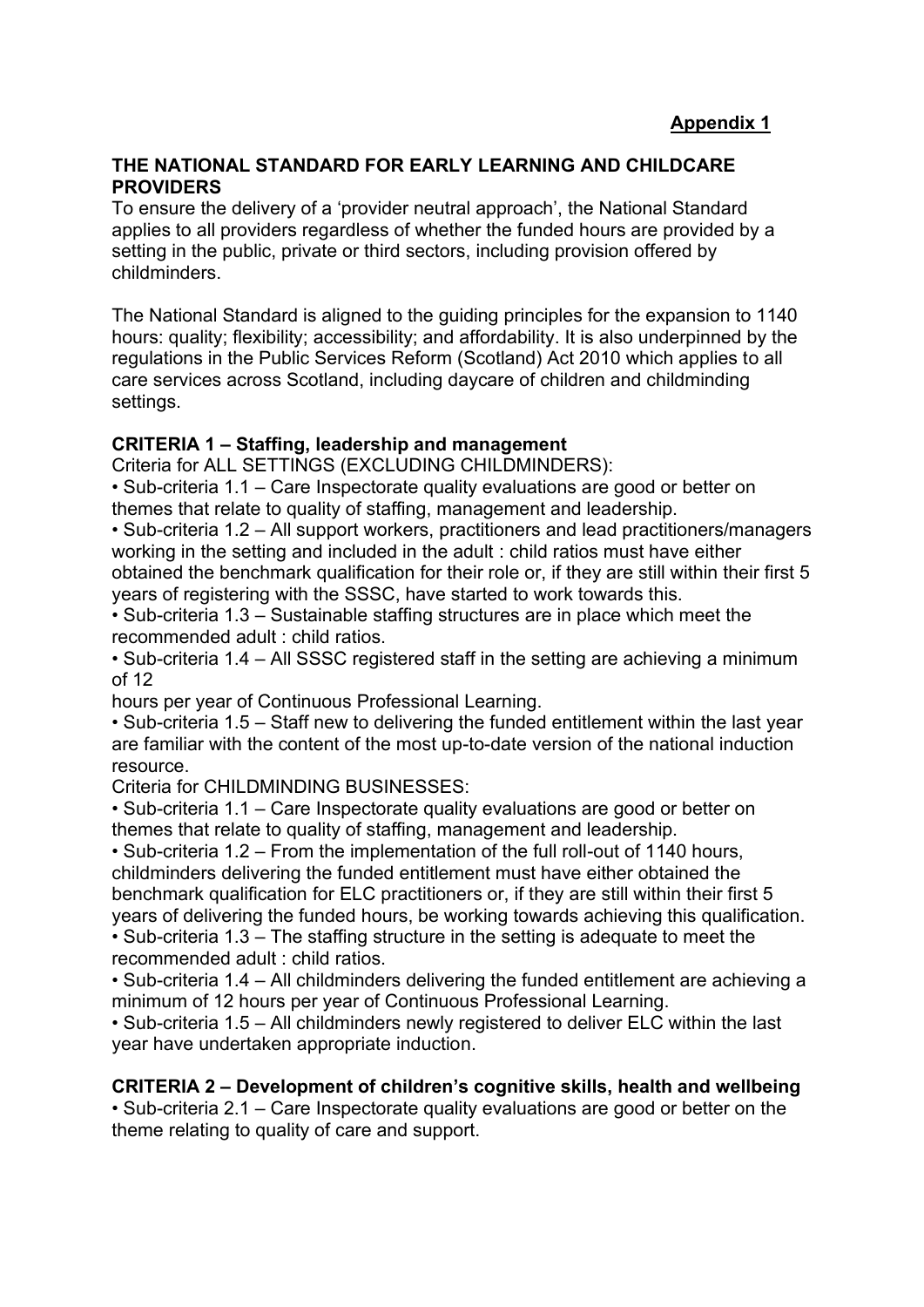• Sub-criteria 2.2 – The setting must have a framework to support children's learning that is informed by national guidance and is appropriate to support individual children's development and learning focused on active learning through play.

# **CRITERIA 3 – Physical Environment**

• Sub-criteria 3.1 – Care Inspectorate quality evaluations are good or better on the theme relating to quality of environment.

• Sub-criteria 3.2 – Children have daily access to outdoor play and they regularly experience outdoor play in a natural environment as part of their funded ELC offer.

# **CRITERIA 4 – Self – Evaluation and Improvement**

• Sub-criteria 4.1 – The setting uses relevant national self-evaluation frameworks to self evaluate and systematically identify strengths and areas for improvement. • Sub-criteria 4.2 – The setting has a clear plan, developed in line with selfevaluation evidence, evidence from Education Scotland and Care Inspectorate scrutiny activities, research and national practice guidance, to continuously improve the quality of provision and outcomes for children and families.

#### **CRITERIA 5 – Parent and carer engagement and involvement in the life of the setting**

• Sub-criteria 5.1 – There is open and regular communication with parents and carers about the work of the setting and families are meaningfully involved in influencing change.

• Sub-criteria 5.2 – Parents and carers are supported to engage in their child's learning and development.

## **CRITERIA 6 – Inclusion**

• Sub-criteria 6.1 – The setting must comply with the duties under the Equality Act 2010.

• Sub-criteria 6.2 – The setting will be willing to provide appropriate support, including making any reasonable changes to the care and learning environment, to ensure that children's additional support needs do not provide a barrier to them accessing a full range of experiences and meets their individual needs.

## **CRITERIA 7 – Business Sustainability**

• Settings wishing to deliver the funded entitlement must be able to demonstrate that they are financially viable providers.

## **CRITERIA 8 – Fair Work Practices, including Payment of the Living Wage**

• Settings, including childminders where workers are regularly employed to provide direct care to children, who agree to deliver the funded entitlement will, in accordance with the supporting guidance on Transition Options, pay the real Living Wage to all childcare workers delivering the funded entitlement and commit to adopting and demonstrating Fair Work practices in their setting. In committing to Fair Work practices, settings must take into account:

**o** a fair and equal pay policy across their setting, (including a commitment to supporting the real Living Wage):

**o** ELC managers/lead practitioners/employers (in the case of childminders who employ